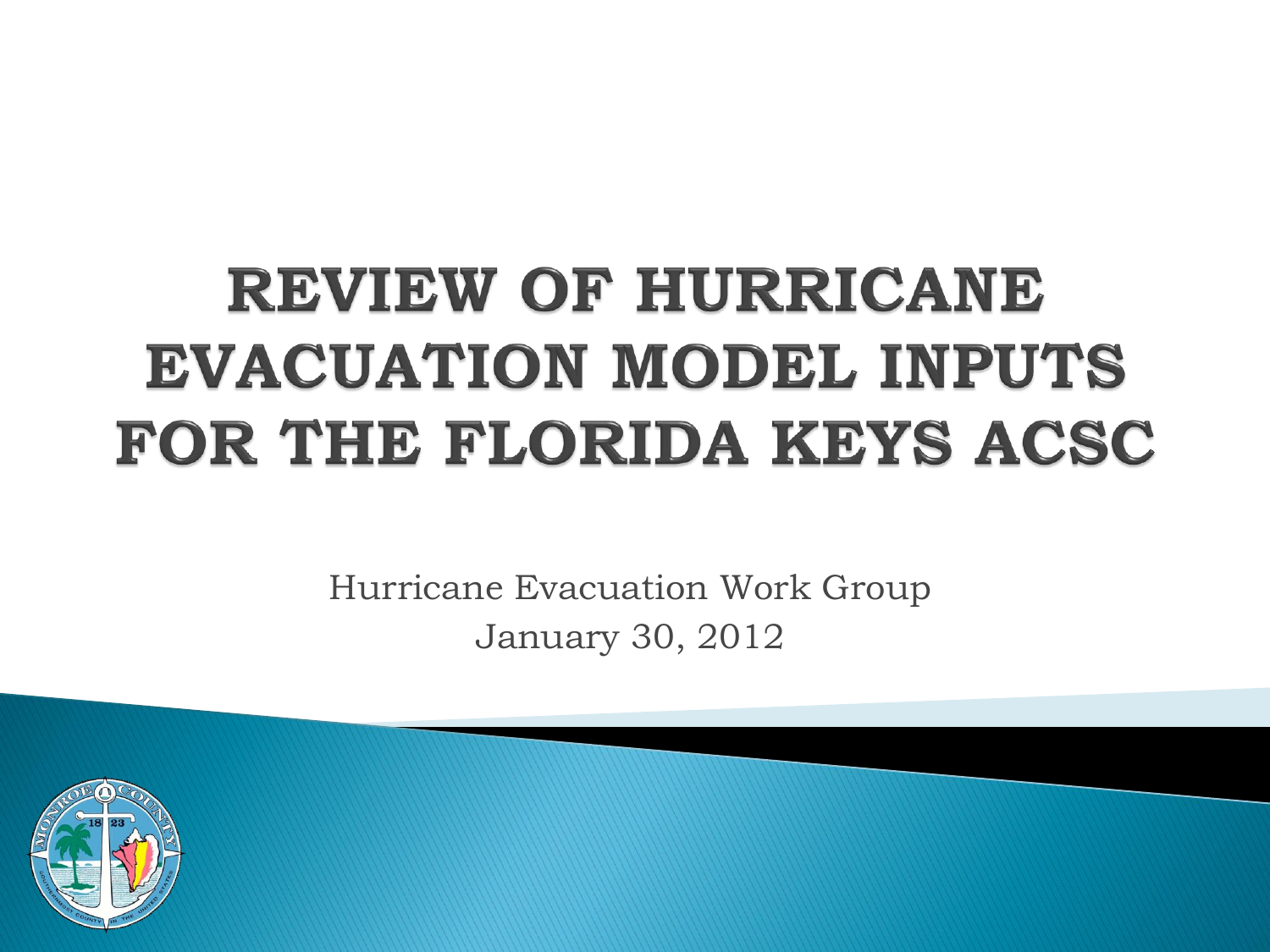# **Florida Keys Area of Critical State Concern**

- Area of Critical State Concern (ACSC)
- **Permit Allocation System** developed to distribute the **Future Growth Capacity** within the Florida Keys ACSC
- ▶ Based on:
	- hurricane evacuation,
	- public safety, and
	- environmental needs including water quality and habitat protection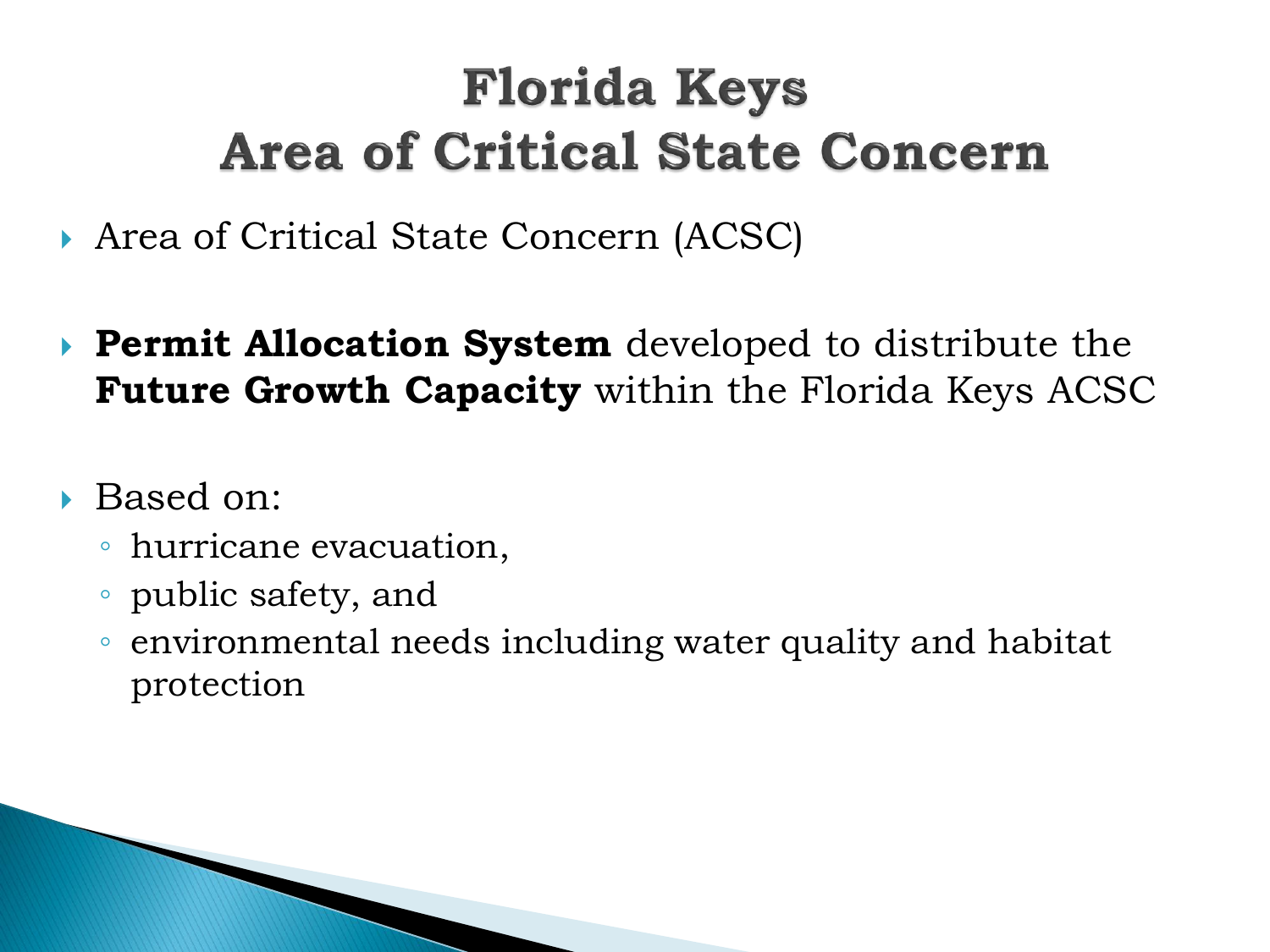# **Hurricane Evacuation Modeling:**

- **1989:** PBS&J, retained by ACOE, to perform a transportation analysis of evacuation travel movements and clearance times. The analysis was released in 1991.
	- Lower Southeast Florida Hurricane Evacuation Study
	- 1990 Census baseline for the model
- **2000:** FDOT contracts with Miller Consulting, Inc., to develop an evacuation model that measures and analyzes the unique characteristics of the Florida Keys
	- Miller Report completed in 2001
	- 1990 Census data + number of certificates of occupancy issued through 1999, after 1999 add max number of ROGO allocations
- **2004:** 2000 Census info is incorporated in the Miller model by DCA
- **2005:** DCA contracts with the SFRPC to develop regional hurricane evacuation study (Broward, Miami-Dade and Monroe Counties)
	- South Florida Regional Hurricane Evacuation Traffic Study Technical Support Document is finalized in 2006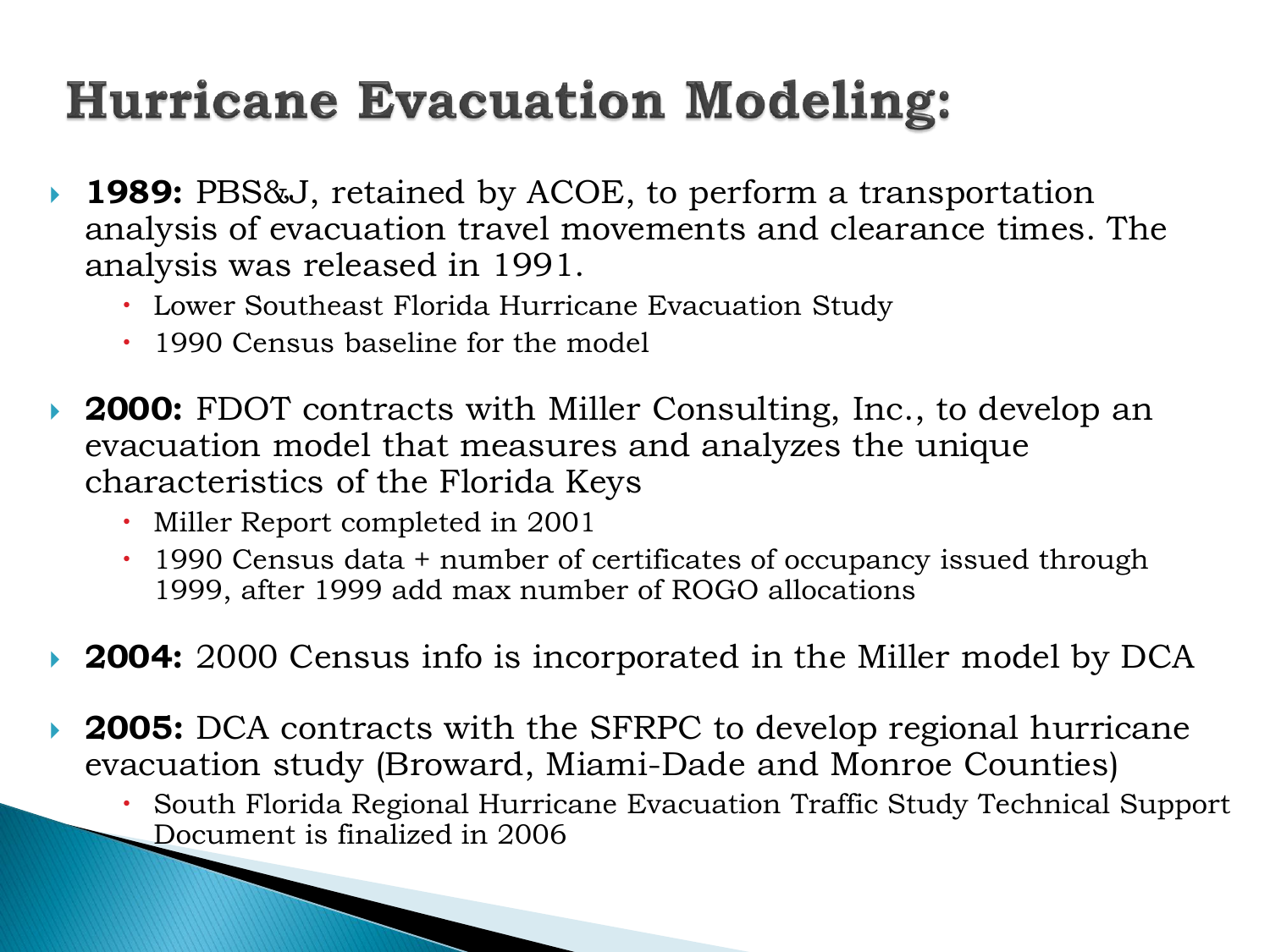# **Hurricane Evacuation Modeling:**

- **2009-2010**: Monroe County contracts with University of Utah (Reid Ewing, Ph.D.) to update the Miller model for phased evacuations, update the model based on 2000 Census data, recent building permit data, the best available tourist data, etc.
- ▶ 2010: Statewide Regional Evacuation Study Program (SRESP) by the Florida Division of Emergency Management and Regional Planning Councils and Wilbur Smith Associates is released.
	- Data were developed for three analysis years: 2006, 2010, and 2015.
	- All data are based off of mid-census estimates and future year projections based off of Census 2000 data.
	- Census 2010 data were not available at the time that the evacuation model was developed.

**The Common Street, Inc., and Inc., and Inc., and Inc., and Inc., and Inc., and Inc., and Inc., and Inc., and**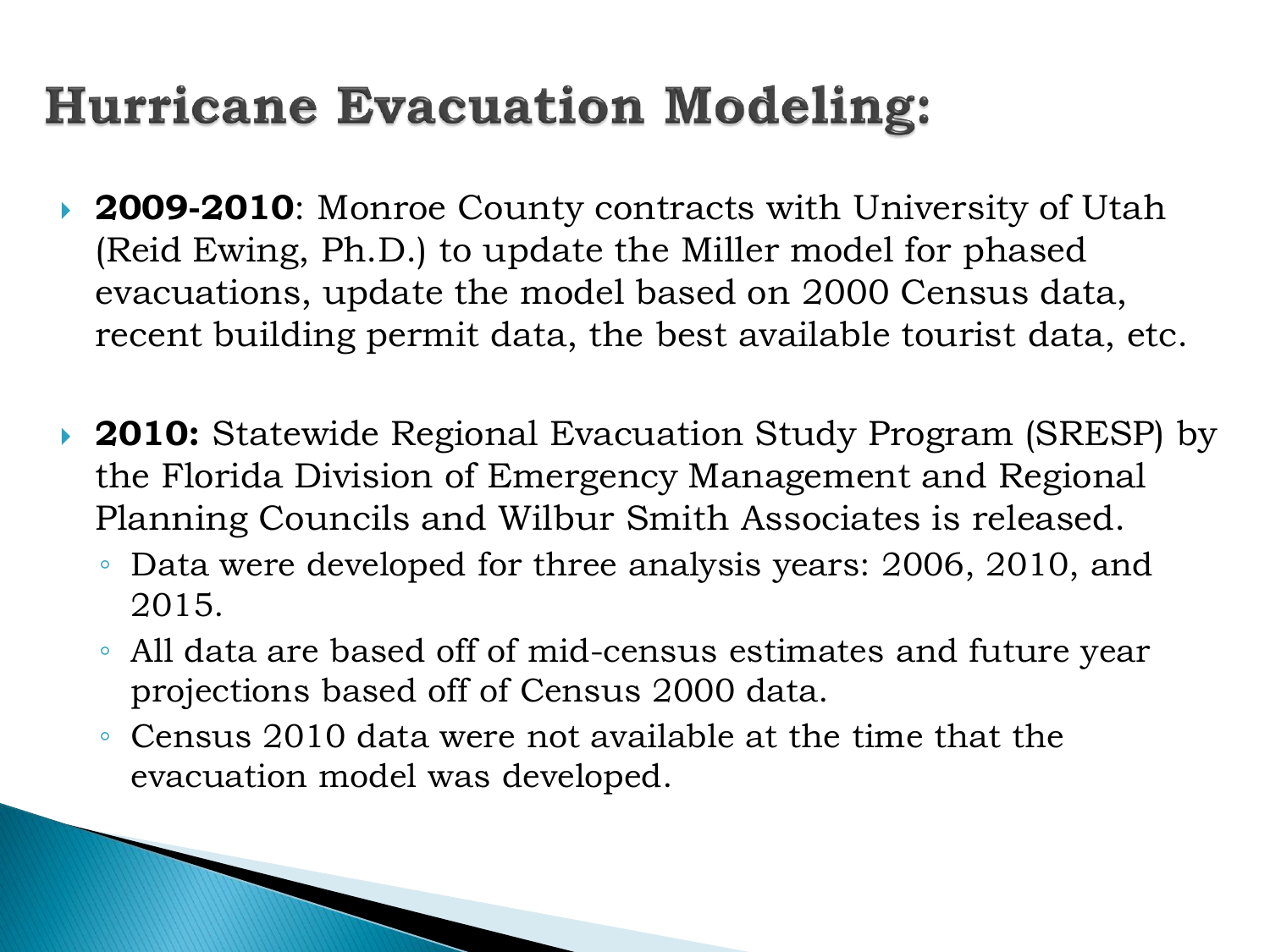#### **Number of People per Unit**

|                                                                   | <b>PBS&amp;J Hurricane</b><br><b>Evacuation Analysis</b>                                          | 2000 Miller Model<br>(1990 Census &<br>PSC)                                                       | 2004 Miller<br><b>Update</b>                                                                      | 2006 South Florida<br><b>Regional Hurricane</b>                                             | <b>SRESP / Base Scenarios</b>                                                                                                           |              | <b>SRESP / Operational</b><br><b>Scenarios</b>                                                                                          |              |  |
|-------------------------------------------------------------------|---------------------------------------------------------------------------------------------------|---------------------------------------------------------------------------------------------------|---------------------------------------------------------------------------------------------------|---------------------------------------------------------------------------------------------|-----------------------------------------------------------------------------------------------------------------------------------------|--------------|-----------------------------------------------------------------------------------------------------------------------------------------|--------------|--|
|                                                                   | Dec. 1991 (1990)<br>Census)                                                                       | <b>Final Report in</b><br>2001                                                                    | <b>(2000 Census)</b>                                                                              | <b>Evacuation Traffic</b><br><b>Study (SFRPC)</b>                                           | 2010                                                                                                                                    | 2015         | 2010                                                                                                                                    | 2015         |  |
|                                                                   | 7 evac zones                                                                                      | 7 evac zones                                                                                      | 7 evac zones                                                                                      | 5 evac zones                                                                                | 5 evac zones                                                                                                                            | 5 evac zones | 5 evac zones                                                                                                                            | 5 evac zones |  |
| <b>Number of</b><br><b>People per</b><br><b>M.H. Unit</b>         | Zone 1 - 2.44<br>$2 - 2.31$<br>$3 - 2.25$<br>$4 - 1.97$<br>$5 - 2.27$<br>$6 - 2.27$<br>$7 - 2.11$ | Zone 1 - 2.44<br>$2 - 2.31$<br>$3 - 2.25$<br>$4 - 1.97$<br>$5 - 2.27$<br>$6 - 2.27$<br>$7 - 2.11$ | Zone 1 - 2.44<br>$2 - 2.31$<br>$3 - 2.25$<br>$4 - 1.97$<br>$5 - 2.27$<br>$6 - 2.27$<br>$7 - 2.11$ | Zone $1 = 2.62$<br>Zone $2 = 1.95$<br>Zone $3 = 1.98$<br>Zone $4 = 2.02$<br>Zone $5 = 2.03$ | Aggregated for 98 census<br>block groups<br>Zone $1 = 2.41$<br>Zone $2 = 2.02$<br>Zone $3 = 2.03$<br>Zone $4 = 1.99$<br>Zone $5 = 2.00$ |              | Aggregated for 98 census<br>block groups<br>Zone $1 = 2.41$<br>Zone $2 = 2.02$<br>Zone $3 = 2.03$<br>Zone $4 = 1.99$<br>Zone $5 = 2.00$ |              |  |
| <b>Number of</b><br>People per<br><b>Permanent</b><br><b>Unit</b> | Zone 1 - 2.44<br>$2 - 2.31$<br>$3 - 2.25$<br>$4 - 1.97$<br>$5 - 2.27$<br>$6 - 2.27$<br>$7 - 2.11$ | Zone 1 - 2.44<br>$2 - 2.31$<br>$3 - 2.25$<br>$4 - 1.97$<br>$5 - 2.27$<br>$6 - 2.27$<br>$7 - 2.11$ | Zone 1 - 2.44<br>$2 - 2.31$<br>$3 - 2.25$<br>$4 - 1.97$<br>$5 - 2.27$<br>$6 - 2.27$<br>$7 - 2.11$ | Zone $1 = 2.24$<br>Zone $2 = 2.31$<br>Zone $3 = 2.22$<br>Zone $4 = 2.25$<br>Zone $5 = 1.85$ | Aggregated for 98 census<br>block groups<br>Zone $1 = 2.27$<br>Zone $2 = 2.32$<br>Zone $3 = 2.22$<br>Zone $4 = 2.29$<br>Zone $5 = 1.81$ |              | Aggregated for 98 census<br>block groups<br>Zone $1 = 2.27$<br>Zone $2 = 2.32$<br>Zone $3 = 2.22$<br>Zone $4 = 2.29$<br>Zone $5 = 1.81$ |              |  |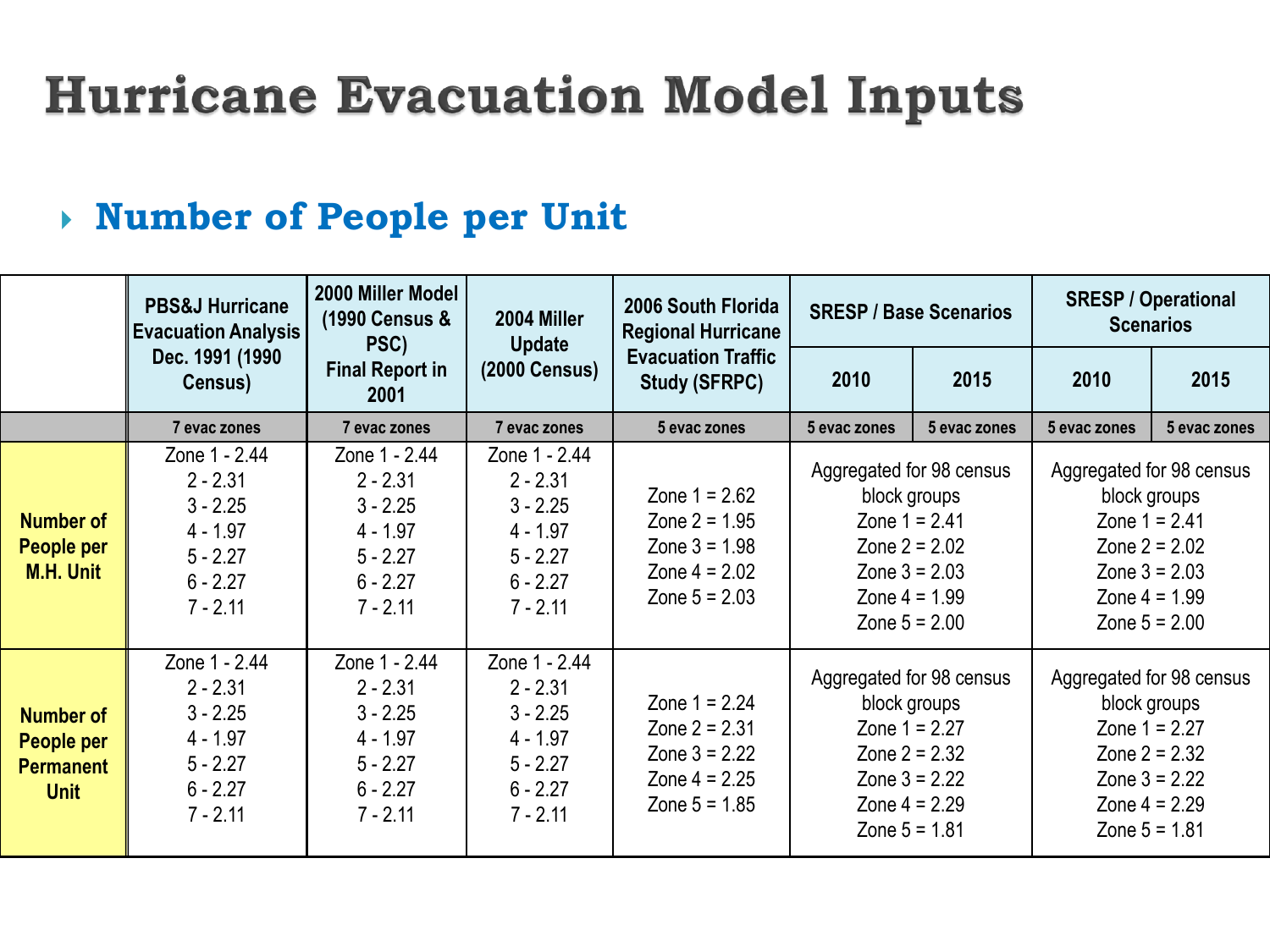#### **Number of Vehicles per Unit**

|                                                                                                 | 2000 Miller Model<br><b>PBS&amp;J Hurricane</b><br>(1990 Census &<br><b>Evacuation Analysis</b>   |                                                                                                | 2004 Miller                                                                                    | 2006 South Florida<br><b>Regional Hurricane</b>                                             | <b>SRESP / Base Scenarios</b>                                                                                                        |              | <b>SRESP / Operational</b><br><b>Scenarios</b>                                                                                       |              |
|-------------------------------------------------------------------------------------------------|---------------------------------------------------------------------------------------------------|------------------------------------------------------------------------------------------------|------------------------------------------------------------------------------------------------|---------------------------------------------------------------------------------------------|--------------------------------------------------------------------------------------------------------------------------------------|--------------|--------------------------------------------------------------------------------------------------------------------------------------|--------------|
|                                                                                                 | Dec. 1991 (1990<br>Census)                                                                        | PSC)<br><b>Final Report in</b><br>2001                                                         | <b>Update</b><br><b>(2000 Census)</b>                                                          | <b>Evacuation Traffic</b><br><b>Study (SFRPC)</b>                                           | 2010                                                                                                                                 | 2015         | 2010                                                                                                                                 | 2015         |
|                                                                                                 | 7 evac zones                                                                                      | 7 evac zones                                                                                   | 7 evac zones                                                                                   | 5 evac zones                                                                                | 5 evac zones                                                                                                                         | 5 evac zones | 5 evac zones                                                                                                                         | 5 evac zones |
| <b>Number of</b><br><b>Vehicles per</b><br><b>Occupied</b><br><b>Permanent Unit</b>             | Zone 1 - 1.80<br>$2 - 1.80$<br>$3 - 1.82$<br>$4 - 2.00$<br>$5 - 2.00$<br>$6 - 2.00$<br>$7 - 2.00$ | $1 - 1.35$<br>$2 - 1.76$<br>$3 - 1.39$<br>$4 - 1.65$<br>$5 - 1.76$<br>$6 - 1.61$<br>$7 - 1.58$ | $1 - 1.36$<br>$2 - 1.74$<br>$3 - 1.56$<br>$4 - 1.65$<br>$5 - 1.71$<br>$6 - 1.83$<br>$7 - 1.43$ | Zone $1 = 1.34$<br>Zone $2 = 1.73$<br>Zone $3 = 1.56$<br>Zone $4 = 1.74$<br>Zone $5 = 1.69$ | Zone $1 = 1.33$<br>Zone $2 = 1.74$<br>Zone $3 = 1.58$<br>Zone $4 = 1.79$<br>Zone $5 = 1.51$                                          |              | Aggregated for 98 census block groups<br>Zone $1 = 1.33$<br>Zone $2 = 1.74$<br>Zone $3 = 1.58$<br>Zone $4 = 1.79$<br>Zone $5 = 1.51$ |              |
| <b>Number of</b><br><b>Vehicles per</b><br><b>Occupied</b><br><b>Mobile Home</b><br><b>Unit</b> | Zone 1 - 1.80<br>$2 - 1.80$<br>$3 - 1.82$<br>$4 - 2.00$<br>$5 - 2.00$<br>$6 - 2.00$<br>$7 - 2.00$ | $1 - 1.35$<br>$2 - 1.76$<br>$3 - 1.39$<br>$4 - 1.65$<br>$5 - 1.76$<br>$6 - 1.61$<br>$7 - 1.58$ | $1 - 1.36$<br>$2 - 1.74$<br>$3 - 1.56$<br>$4 - 1.65$<br>$5 - 1.71$<br>$6 - 1.83$<br>$7 - 1.43$ | Zone $1 = 1.34$<br>Zone $2 = 1.73$<br>Zone $3 = 1.56$<br>Zone $4 = 1.74$<br>Zone $5 = 1.69$ | Aggregated for 98 census block groups<br>Zone $1 = 1.34$<br>Zone $2 = 1.68$<br>Zone $3 = 1.49$<br>Zone $4 = 1.65$<br>Zone $5 = 1.50$ |              | Zone $1 = 1.34$<br>Zone $2 = 1.68$<br>Zone $3 = 1.49$<br>Zone $4 = 1.65$<br>Zone $5 = 1.50$                                          |              |
| <b>Number of</b><br><b>Vehicles per</b><br><b>Tourist Unit</b>                                  | Zone 1 - 1.04<br>$2 - 1.04$<br>$3 - 1.05$<br>$4 - 1.10$<br>$5 - 1.10$<br>$6 - 1.10$<br>$7 - 1.10$ | $1 - 1.04$<br>$2 - 1.04$<br>$3 - 1.05$<br>$4 - 1.10$<br>$5 - 1.10$<br>$6 - 1.10$<br>$7 - 1.10$ | $1 - 1.04$<br>$2 - 1.04$<br>$3 - 1.05$<br>$4 - 1.10$<br>$5 - 1.10$<br>$6 - 1.10$<br>$7 - 1.10$ | Zone $1 = 1.10$<br>Zone $2 = 1.10$<br>Zone $3 = 1.10$<br>Zone $4 = 1.10$<br>Zone $5 = 1.10$ | 1.10 for all 98 census block groups                                                                                                  |              |                                                                                                                                      |              |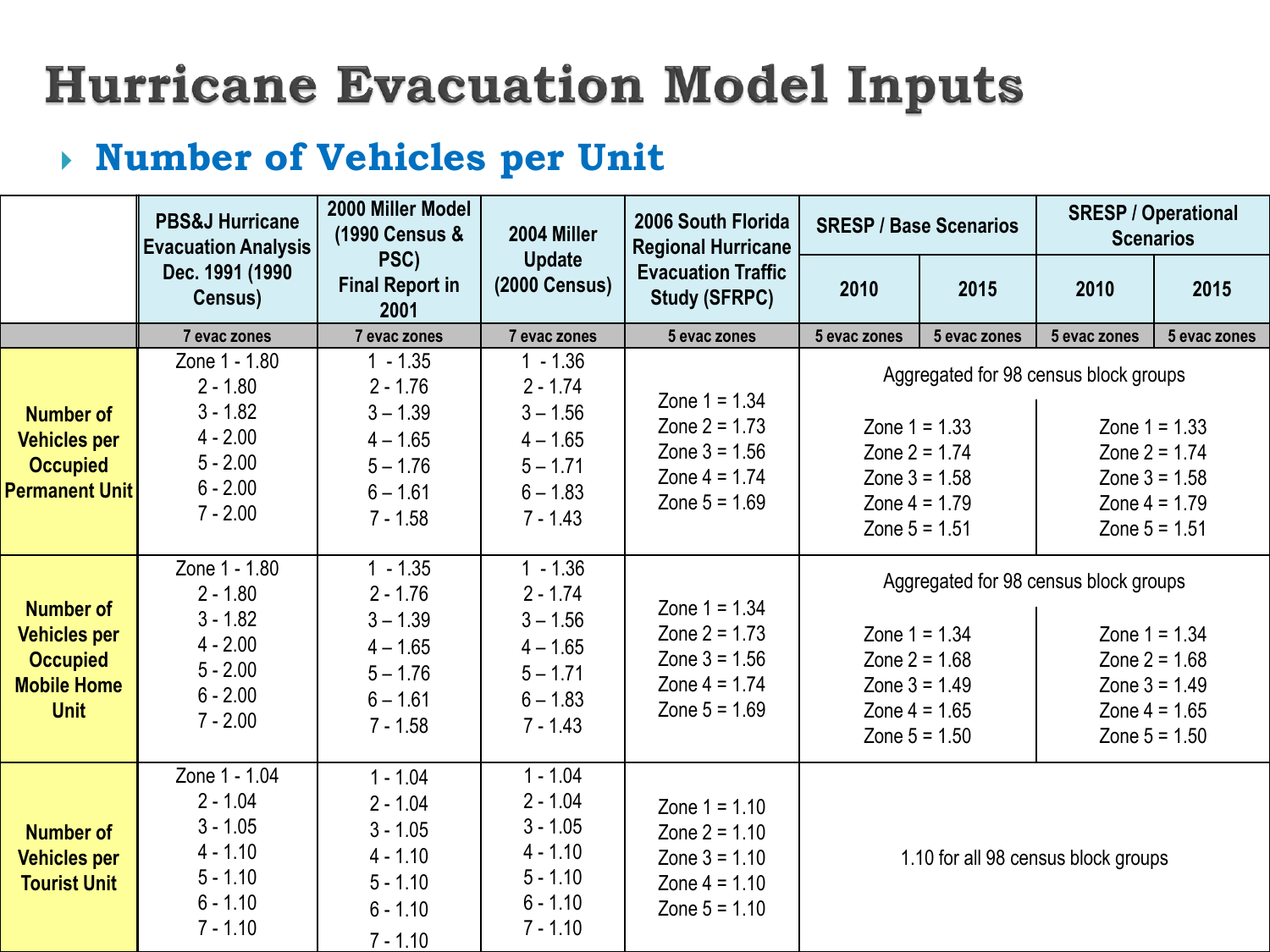### **Vehicle Usage**

|                                          | <b>PBS&amp;J Hurricane</b><br><b>Evacuation</b><br>Analysis Dec. 1991                      | 2000 Miller Model<br>(1990 Census &<br>PSC)                                              | 2004 Miller<br>Update                                                                      | 2006 South Florida<br><b>Regional Hurricane</b><br><b>Evacuation Traffic</b>                   | <b>SRESP / Base Scenarios</b>                                                                                                                                                              |              | <b>SRESP / Operational</b><br><b>Scenarios</b> |                                                                                                     |
|------------------------------------------|--------------------------------------------------------------------------------------------|------------------------------------------------------------------------------------------|--------------------------------------------------------------------------------------------|------------------------------------------------------------------------------------------------|--------------------------------------------------------------------------------------------------------------------------------------------------------------------------------------------|--------------|------------------------------------------------|-----------------------------------------------------------------------------------------------------|
|                                          | (1990 Census)                                                                              | <b>Final Report in</b><br>2001                                                           | <b>(2000 Census)</b>                                                                       | <b>Study (SFRPC)</b>                                                                           | 2010                                                                                                                                                                                       | 2015         | 2010                                           | 2015                                                                                                |
|                                          | 7 evac zones                                                                               | 7 evac zones                                                                             | 7 evac zones                                                                               | 5 evac zones                                                                                   | 5 evac zones                                                                                                                                                                               | 5 evac zones | 5 evac zones                                   | 5 evac zones                                                                                        |
| <b>Vehicle Usage</b><br>$\%$             | Zone 1 - 69%<br>$2 - 69%$<br>$3 - 70%$<br>$4 - 71%$<br>$5 - 71%$<br>$6 - 71%$<br>$7 - 71%$ | Zone 1 - 69%<br>$2 - 69%$<br>$3 - 70%$<br>4 - 71%<br>$5 - 71%$<br>$6 - 71%$<br>$7 - 71%$ | Zone 1 - 69%<br>$2 - 69%$<br>$3 - 70%$<br>$4 - 71%$<br>$5 - 71%$<br>$6 - 71%$<br>$7 - 71%$ | 80% vehicle usage<br>of permanent<br>occupied units,<br>including mobile<br>homes<br>(page 13) | Ranges from 75% to 90%<br>(see Volume 2-11 Behavioral Analysis)<br>For example:<br>Site-Built homes - Cat 3<br>Upper Keys - 75%<br>Middle Keys - 75%<br>Lower Keys - 75%<br>Key West - 80% |              |                                                | Mobile homes - Cat 3<br>Upper Keys - 80%<br>Middle Keys - 80%<br>Lower Keys - 80%<br>Key West - 85% |
| <b>Tourist Vehicle</b><br><b>Usage %</b> |                                                                                            | 100%                                                                                     | 100%                                                                                       | 100%                                                                                           | 100% of available vehicles<br>(i.e., the estimated number of vehicles reflects the use of<br>other means of transportation that tourists use to come<br>and go from the Florida Keys)      |              |                                                |                                                                                                     |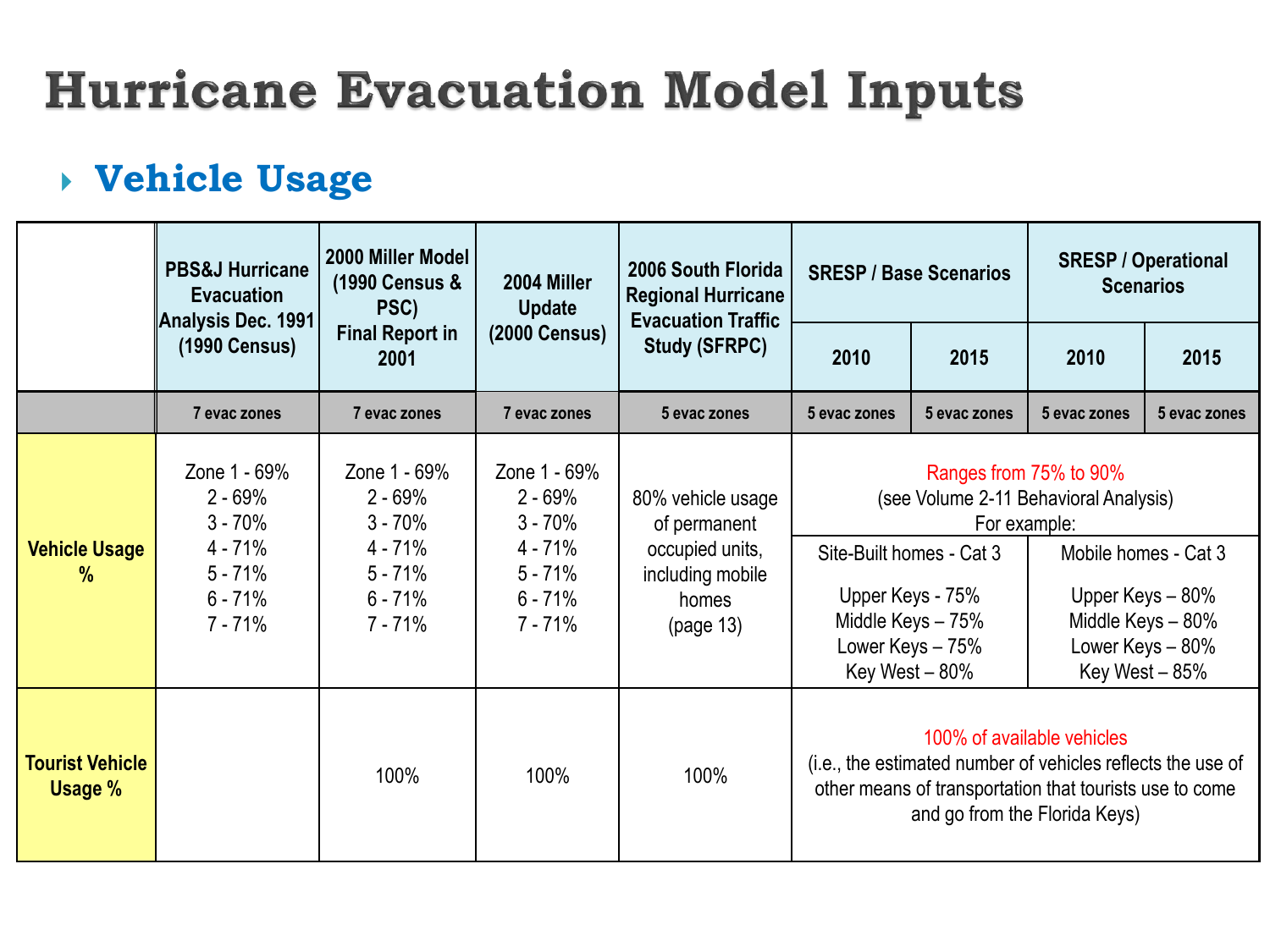### **Participation Rates**

|                                                   | PBS&J<br>2000 Miller<br><b>Hurricane</b>                           |                                                                                            |                                                                                            | 2006 South                                                                                                                                                         |                                                                        | <b>SRESP / Base Scenarios</b>                                | <b>SRESP / Operational Scenarios</b>                                                                  |                                                                                                       |  |
|---------------------------------------------------|--------------------------------------------------------------------|--------------------------------------------------------------------------------------------|--------------------------------------------------------------------------------------------|--------------------------------------------------------------------------------------------------------------------------------------------------------------------|------------------------------------------------------------------------|--------------------------------------------------------------|-------------------------------------------------------------------------------------------------------|-------------------------------------------------------------------------------------------------------|--|
|                                                   | <b>Evacuation</b><br><b>Analysis Dec.</b><br>1991 (1990<br>Census) | <b>Model (1990)</b><br><b>Census &amp; PSC)</b><br><b>Final Report in</b><br>2001          | 2004 Miller<br><b>Update</b><br><b>(2000 Census)</b>                                       | <b>Florida Regional</b><br><b>Hurricane</b><br><b>Evacuation Traffic</b><br><b>Study (SFRPC)</b>                                                                   | 2010                                                                   | 2015                                                         | 2010                                                                                                  | 2015                                                                                                  |  |
|                                                   | 7 evac zones                                                       | 7 evac zones                                                                               | 7 evac zones                                                                               | 5 evac zones                                                                                                                                                       | 5 evac zones                                                           | 5 evac zones                                                 | 5 evac zones                                                                                          | 5 evac zones                                                                                          |  |
| % Participation<br>of M.H. Units                  | 95%                                                                | 95%                                                                                        | 95%                                                                                        | 100%                                                                                                                                                               | 100%                                                                   | 100%                                                         | Level A = $65%$<br>Level B = $75%$<br>Level $C = 85%$<br>Level $D = 90\%$<br>Level E = $95\%$         | Level A = $65%$<br>Level B = $75%$<br>Level $C = 85%$<br>Level $D = 90\%$<br>Level $E = 95%$          |  |
| % Participation 80% middle keys<br>of Other Units | 60% lower keys<br>(1 82)<br>(3)<br>85% upper keys<br>$(4-7)$       | Zone 1 - 60%<br>$2 - 60%$<br>$3 - 80%$<br>$4 - 85%$<br>$5 - 85%$<br>$6 - 85%$<br>$7 - 85%$ | Zone 1 - 60%<br>$2 - 60%$<br>$3 - 80%$<br>$4 - 85%$<br>$5 - 85%$<br>$6 - 85%$<br>$7 - 85%$ | 62% participation<br>rate of permanent<br>occupied units for<br>categories 1-2;<br>100% participation<br>rate of permanent<br>occupied units for<br>categories 3-5 | 100%                                                                   | 100%                                                         | Level A = $35-40%$<br>Level B = $40 - 50%$<br>Level $C = 70%$<br>Level $D = 80\%$<br>Level E = $90\%$ | Level A = $35-40%$<br>Level B = $40 - 50%$<br>Level $C = 70%$<br>Level $D = 80\%$<br>Level $E = 90\%$ |  |
| % Participation<br>by Tourists Units<br>at Risk   | 95%                                                                | 100%                                                                                       | 100%                                                                                       | 100%                                                                                                                                                               | 100%<br>(1 <sup>st</sup> phase for<br>a Level C<br>storm or<br>higher) | 100%<br>$(1st$ phase for<br>a Level C<br>storm or<br>higher) | 100%<br>(1 <sup>st</sup> phase for a)<br>Level C storm or<br>higher)                                  | 100%<br>(1 <sup>st</sup> phase for a)<br>Level C storm or<br>higher)                                  |  |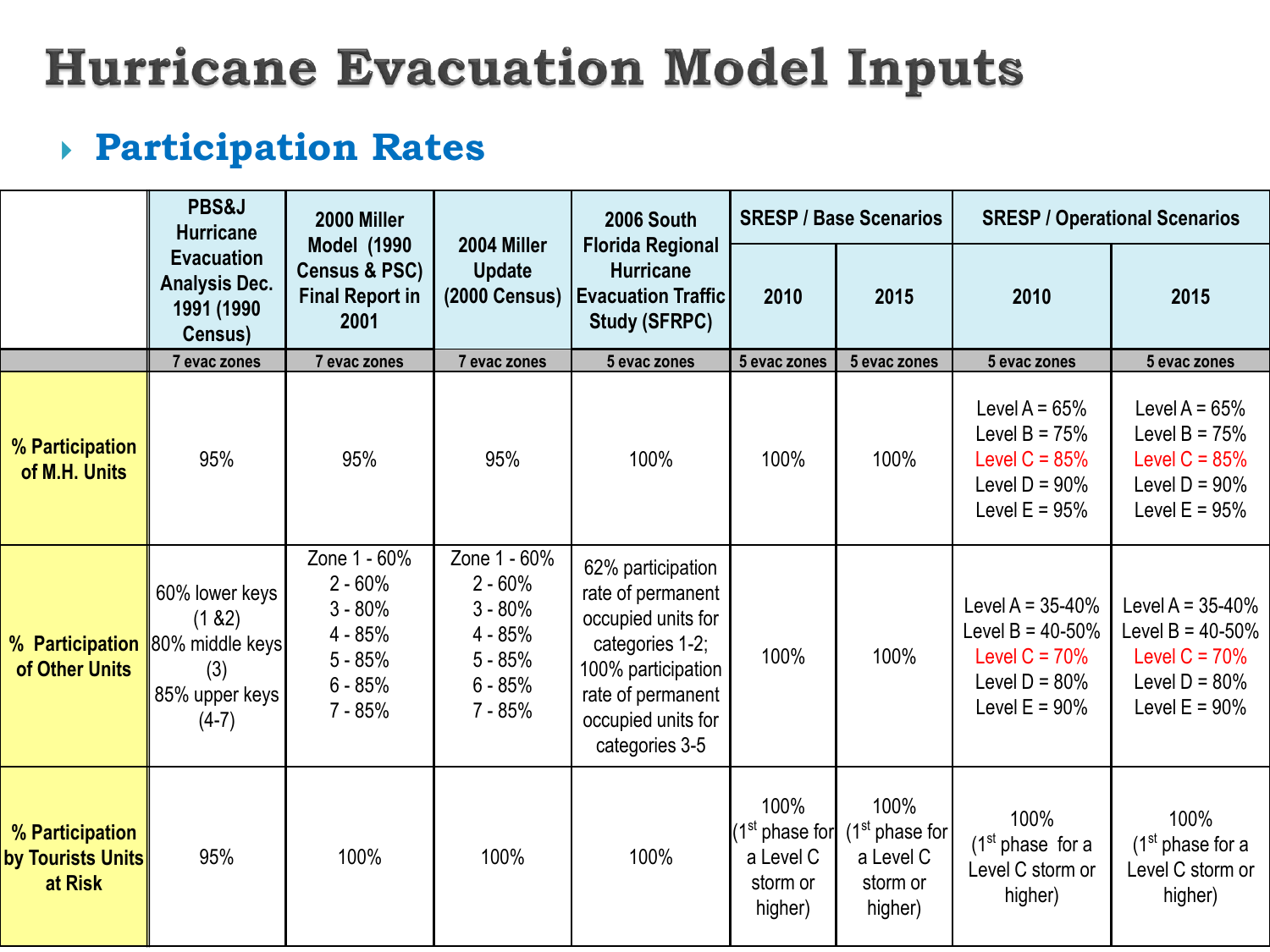### **Occupancy Rates**

|                                                      | PBS&J<br><b>Hurricane</b><br><b>Evacuation</b><br><b>Analysis</b><br>Dec. 1991 | 2000 Miller<br><b>Model (1990</b><br><b>Census &amp; PSC)</b><br><b>Final Report in</b>  | 2004 Miller Update<br><b>(2000 Census)</b>                                                                    | 2006 South<br><b>Florida Regional</b><br><b>Hurricane</b><br><b>Evacuation Traffic</b>            | <b>SRESP / Base Scenarios</b>                                                                     |                                                                                                                                                                                                                                                                              | <b>SRESP / Operational</b><br><b>Scenarios</b> |              |
|------------------------------------------------------|--------------------------------------------------------------------------------|------------------------------------------------------------------------------------------|---------------------------------------------------------------------------------------------------------------|---------------------------------------------------------------------------------------------------|---------------------------------------------------------------------------------------------------|------------------------------------------------------------------------------------------------------------------------------------------------------------------------------------------------------------------------------------------------------------------------------|------------------------------------------------|--------------|
|                                                      | (1990)<br>2001<br>Census)                                                      |                                                                                          |                                                                                                               | <b>Study (SFRPC)</b>                                                                              | 2010                                                                                              | 2015                                                                                                                                                                                                                                                                         | 2010                                           | 2015         |
|                                                      | 7 evac zones                                                                   | 7 evac zones                                                                             | 7 evac zones                                                                                                  | 5 evac zones                                                                                      | 5 evac zones                                                                                      | 5 evac zones                                                                                                                                                                                                                                                                 | 5 evac zones                                   | 5 evac zones |
|                                                      |                                                                                |                                                                                          |                                                                                                               |                                                                                                   |                                                                                                   | Aggregated for 98 census block groups                                                                                                                                                                                                                                        |                                                |              |
| % Occupancy<br>of Permanent<br><b>Dwelling Units</b> | $2 - 71%$<br>$3 - 69%$<br>$4 - 57%$<br>$5 - 66%$<br>$6 - 65%$<br>$7 - 42%$     | Zone 1 - 86%                                                                             | Zone 1 - 84.10%<br>$2 - 66.85%$<br>$3 - 58.95%$<br>$4 - 45.43%$<br>$5 - 57.99%$<br>$6 - 66.37%$<br>7 - 32.84% | Zone $1 = 84.1\%$<br>Zone $2 = 72.1%$<br>Zone $3 = 60.9%$<br>Zone $4 = 61.8%$<br>Zone $5 = 38.5%$ | Zone $1 = 83.8\%$<br>Zone $2 = 72.1%$<br>Zone $3 = 57.7%$<br>Zone $4 = 61.4%$<br>Zone $5 = 34.5%$ | Zone 1 = $83.9\%$ Zone 1 = $83.8\%$ Zone 1 = $83.9\%$<br>Zone 2 = 72.1% $ Zone 2 = 72.1\% Zone 2 = 72.1\%$<br>Zone $3 = 57.8\%$ Zone $3 = 57.7\%$ Zone $3 = 57.8\%$<br>Zone 4 = 61.5% Zone 4 = 61.4% Zone 4 = 61.5%<br>Zone 5 = $34.4\%$ Zone 5 = $34.5\%$ Zone 5 = $34.4\%$ |                                                |              |
| % Occupancy<br>of Tourist<br><b>Units</b>            | 45 % low<br>occupancy<br>75% high<br>occupancy                                 | Zone 1 - 72%<br>$2 - 64%$<br>$3 - 64%$<br>4 - 70%<br>$5 - 70%$<br>$6 - 70%$<br>$7 - 70%$ | 45% low<br>occupancy                                                                                          | 45 % low<br>occupancy<br>85% high<br>occupancy                                                    | Defaults to 85% for all 98 census block groups,<br>but can be adjusted as a scenario parameter    |                                                                                                                                                                                                                                                                              |                                                |              |